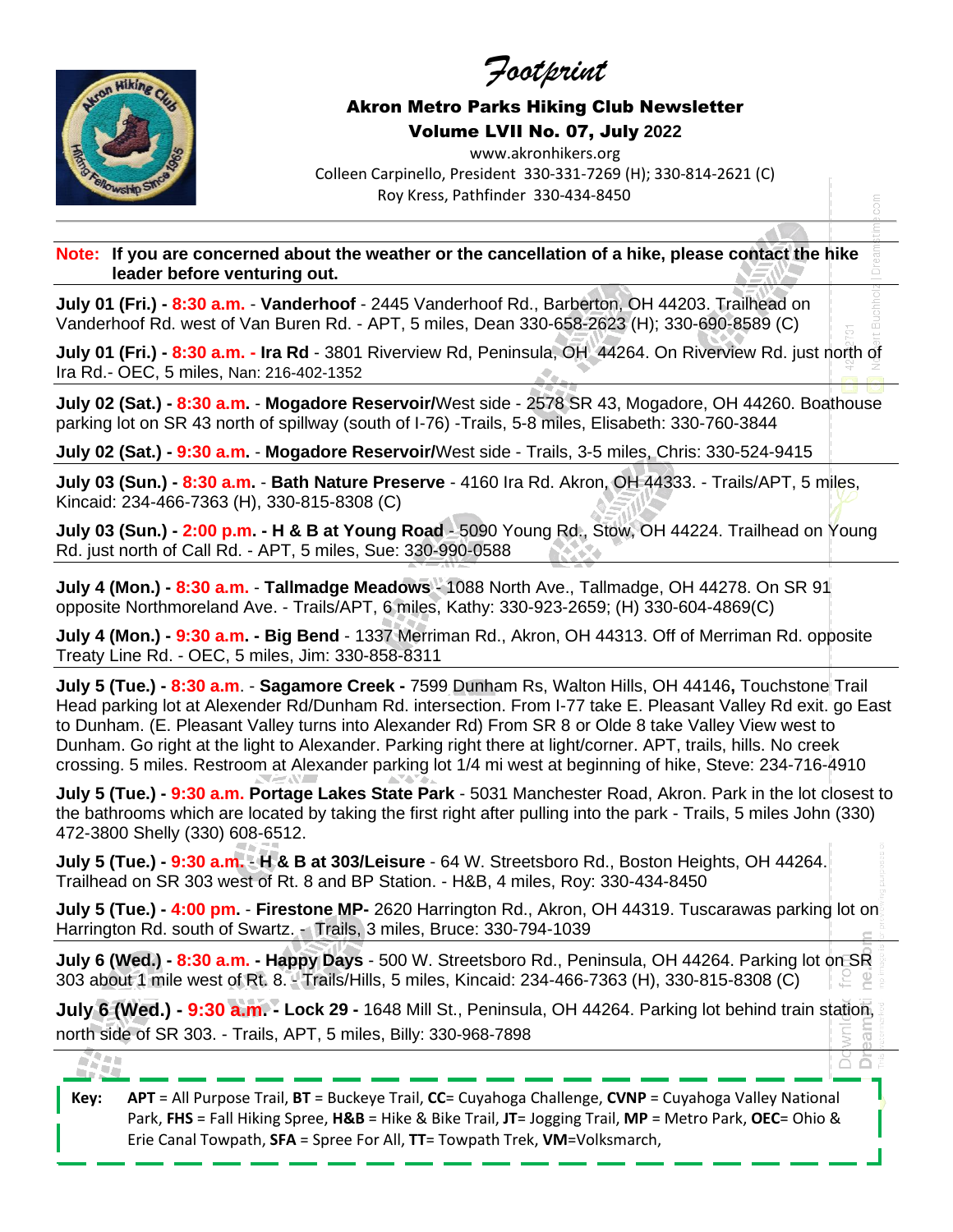## July 2022

**July 7 (Thu.) - 8:30 a.m.** - **Gorge MP** - 1160 Front St. Cuyahoga Falls, OH. 44223. On Front St. just north of river in Cuyahoga Falls. Trails, 5 miles, Dean 330-658-2623 (H); 330-690-8589 (C)

**July 7 (Thu.) - 9:30 a.m.** - **Mustill Store** - 89 W. North St. Akron OH 44304.- Trails/APT, 5 miles, Jim: 330- 858-8311

**July 7 (Thu.) - 6:00 pm. - Cherry Street Creamery Hike" Canal Fulton**, 125 Tuscarawas Avenue, Canal Fulton, 44614, Canal Park on SR 93 in Canal Fulton, APT, 3 miles, Shelly (330) 608-6512

**July 8 (Fri.) - 8:30 a.m. - CVNP, Everett Rd./Riding Run/Furnace Run,** - 2370 Everett Rd., Peninsula, OH 44264. Everett Rd. west of Riverview. - Trails/hills, 6 miles, Kathy: 330-923-2659 (H), 330-604-4869 (C)

**July 8 (Fri.) - 9:30 a.m. - Ira Rd.**- 3801 Riverview Rd, Peninsula, OH 44264. On Riverview Rd. just north of Ira Rd.- APT, 6 miles, Billy: 330-968-7898

**July 9 (Sat.) - 9:30 a.m.** - **Hinckley Hills/ Picnic in the Park**- GPS: use "Johnson's Picnic Area." Directions: I-77 North to Wheatley Rd exit. Go West (right) about a mile to Hawkins Rd. - turn left. Hawkins turns into Bellus Rd in Medina County. Go past spillway and turn left on Metropolitan Park West. Turn left at Boathouse but GO PAST the Boathouse parking to Johnson's Picnic Area at the end of the road. (If coming up State Rd. turn left on Metropolitan Park West and right at boathouse.) - Trails/APT, 5 miles, Steve 234-716-4910

**July 9 (Sat.) - 9:30 a.m.** - **Hinckley Hills/ Picnic in the Park** - APT, 5miles, Billy: 330-968-7898 **July 10 (Sun.) - 8:30 a.m.** - **Clinton** - 2749 North St., Clinton, OH 44216. On North St. in Clinton west of Van Buren. - OEC, 5 miles, Kincaid: 234-466-7363 (H), 330-815-8308 (C)

**July 10 (Sun.) - 2:00 p.m.** - **Freedom Trail/Tallmadge** - 245 Northeast Ave. Tallmadge, OH 44278. Lion's Park at end of Lions Park Dr. off of Northeast Ave. in Tallmadge - H & B, 6 miles, Sue: 330-990-0588

**July 11 (Mon.) - 8:30 a.m.** - **CVNP/Wetmore** - 4653 Wetmore Rd., Peninsula, OH 44264. Wetmore Rd. is off Akron Peninsula Rd., north of Bolanz Rd. - Trails/hills/portions of Langes Run trail, 5 miles, Kathy: 330-923- 2659; (H) 330-604-4869 (C)

**July 11 (Mon.) - 9:30 a.m.** - **Manchester Rd.,** 2740 Manchester Rd. Akron Oh, 44314, - APT, 5 miles, Chris: 330-524-9415

**July 12 (Tue.) - 8:30 a.m. - Hampton Hills MP -** 2925 Akron Peninsula Rd. Akron, OH 44313. Meet in parking lot off Akron-Peninsula Road just north of Bath Rd. -Trails/steps, 5 miles, Marie: 330-618-4657 (C)

**July 12 (Tue.) - 9:30 a.m.- Hudson Plaza/Leisure** - 134 W. Streetsboro St., Hudson, OH 44236. Hudson Plaza (near McDonald's) on SR 303 west of SR 91. - Parks/sidewalks, 4 miles, Roy: 330-434-8450

**July 13 (Wed.) - 8:30 a.m. - Botzum** - 2928 Riverview Rd., Akron, OH 44313. Trailhead on Riverview Rd. south of Bath Rd. - OEC, 5 miles, Sue: 330-990-0588

**July 14 (Thu.) - 8:30 a.m.** - **Ira Rd./O'Neil Woods** - 3801 Riverview Rd, Peninsula, OH 44264. On Riverview Rd. just north of Ira Rd.- Trails, 6 miles, Nan: 216-402-1352

**July 14 (Thu.) - 9:30 a.m.** - **Ira Rd.** – OEC, 5 miles, Jim: 330-858-8311

**July 14 (Thu.) - 6:00 p.m. - Skoops Ice Cream Hike**" 5 Fairview Avenue, **Barberton**, 44203, off of East State Street, Trail parking lots located off of each side of Fairview Avenue, APT, 3 miles, Shelly (330) 608-6512

**July 15 (Fri.) - 8:30 a.m.** - **Deep Lock Quarry MP (Valley Picnic Area) -** 5779 Riverview Rd., Peninsula, OH 44264. On Riverview Rd. south of SR 303. - Trails/OEC, 5 miles, Kathy: 330-923-2659 (H), 330-604-4869 (C)

**July 15 (Fri.) - 9:30 a.m.** - **Deep Lock Quarry MP**, APT, 5 miles, Billy: 330-968-7898

**July 16 (Sat.) - 8:30 a.m. Cascade Valley/Oxbow Area/Valley View Area** - 1212 Cuyahoga St. Akron Oh 44313. We'll hike the new trail in the old Valley View Golf Course and continue across the street to the Overlook and the river below. - Pavement, trails, hills. 5 miles, Steve: 234-716-4910

**July 16 (Sat.) - 9:30 a.m**.- **John Brown Tannery Park -** 100 Stow St. Kent OH, 44240 - APT, Sidewalks, Haymaker's Market, 5 miles, Billy 330-968-7898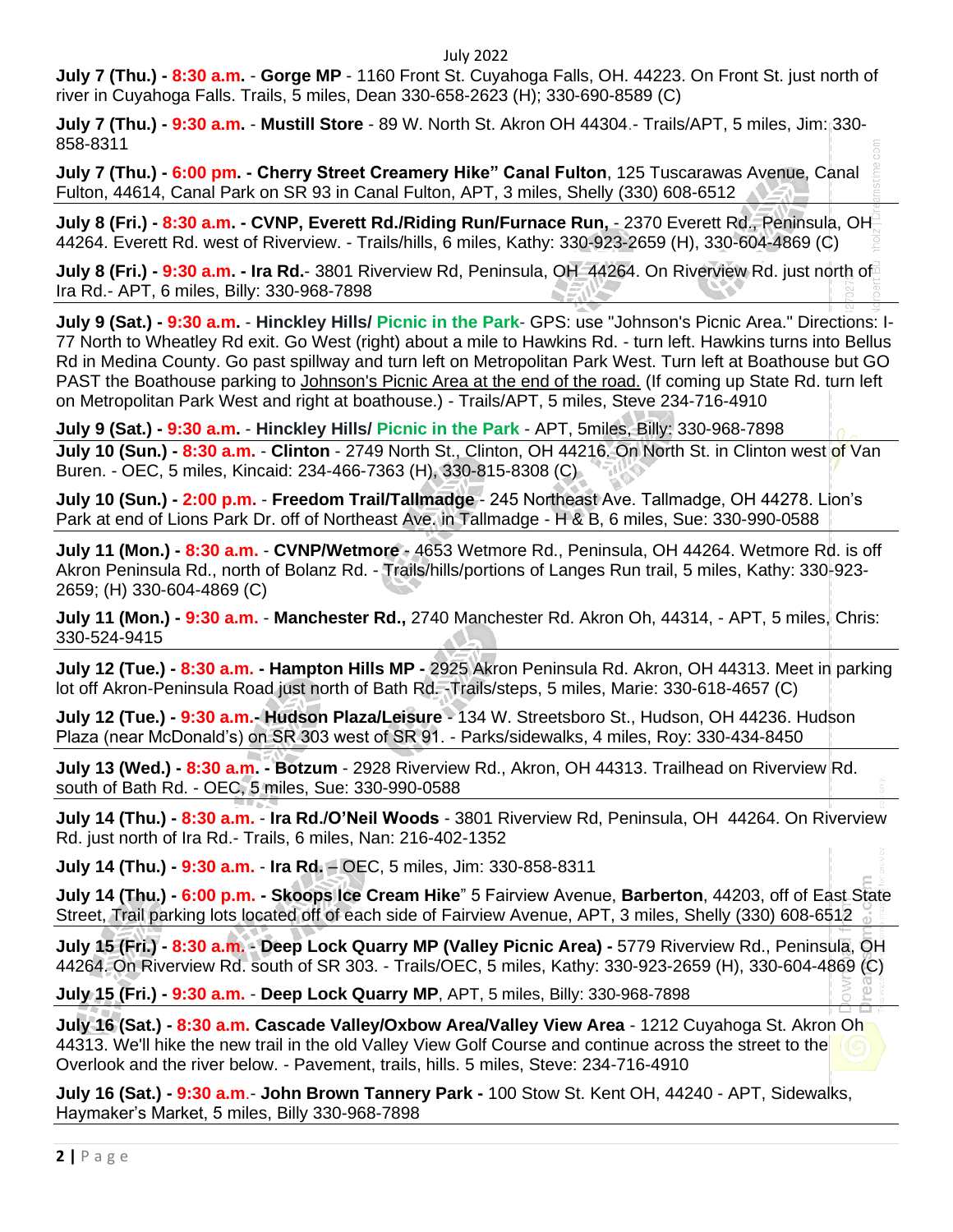## July 2022

**July 17 (Sun.) - 8:30 a.m**.- **CVNP/Oak Hill** - 3901 Oak Hill Rd. Peninsula, OH 44264. Day use parking lot on Oak Hill Rd. north of Everett Rd. - Trails/hills, 5 miles, Kincaid: 234-466-7363 (H), 330-815-8308 (C)

**July 17 (Sun.) - 2:00 p.m**.- **Mustill Store** - 89 W. North St. Akron OH 44304.- APT, 5 miles, Jim: 330-858- 8311

**July 18 (Mon.) - 8:30 a.m. CVNP/Wetmore** - 4653 Wetmore Rd., Peninsula, OH 44264. Wetmore Rd. is off Akron Peninsula Rd., north of Bolanz Rd. - Trails/hills, 6 miles, Kathy: 330-923-2659; (H) 330-604-4869 (C)

**July 18 (Mon.) - 9:30 a.m. - Lock 29 -** 1648 Mill St., Peninsula, OH 44264. Parking lot behind train station, north side of SR 303. - Trails, APT, 5 miles, Chris: 330-524-9415

**July 19 (Tue.) - 8:30 a.m. - Brust Park -** 128 N. Main St., Munroe Falls, OH 44262. Meet at Brust Park gazebo on SR 91, just north of the river - APT, 6 miles, Elisabeth:330-760-3844

**July 19 (Tue.) - 9:30 a.m.** - **H & B at 303/Leisure** - 64 W. Streetsboro Rd., Boston Heights, OH 44264. Trailhead on SR 303 west of Rt. 8 and BP Station. - H&B, 4 miles, Roy: 330-434-8450

**July 20 (Wed.) - 9:30 a.m.** - **Lakemore/Garden and Lake Hike** - 1492 Canton Rd., Akron, OH 44312. Meet at north end of Lakemore Plaza on SR 91 South of US 224 -Trails/roads. - 5 miles, Diane L: 234-788-5469.

**July 21 (Thu.) - 8:30 a.m. - Sand Run MP/ Schumacher/Valley Link** - 1400 Sand Run Pkwy, Akron, OH 44313. Wadsworth parking area (third area on Sand Run Parkway west of Portage Path) - Trails/hills, 5 miles, Marie: 330-618-4657 (C) KX. **SANT** 

**July 21 (Thu.) - 9:30 a.m.** - **Richfield Woods** - 4100 Broadview Rd. Richfield. Park in the lower lot at the end of the road, No dogs please for this hike - Trails, APT, and sidewalks, 5 miles, Pam: 330-659-0866(H), 216- 650-8832 (C), Lemonade and homemade goodies in the pavilion following hike.

**July 21 (Thu.) - 6:00 p.m.** - **Chill and Indulge Cream Hike" Mustill Store**, 57 West North Street, Akron APT/sidewalks, 3 miles, Shelly (330) 608-6512

**July 22 (Fri.) - 8:30 a.m. - Red Lock/Carriage Trail** - 1175 W. Highland Rd. Northfield, OH, 44067, BT, Trails/APT - 7 miles, Kincaid: 234-466-7363 (H), 330-815-8308 (C)

**July 22 Fri.) - 9:30 a.m. - Station Road Bridge** - 13513 Station Rd., Brecksville, 44141. On Riverview Rd. south of SR 82.APT, 7 miles, Billy 330-968-7898

**July 23 (Sat.) - 8:30 a.m. - Mogadore Reservoir/West** - 2578 SR 43, Mogadore, OH 44260. Boathouse parking lot on SR 43 north of spillway (south of I-76) - Trails, 5-8 miles, Steve: 234-716-4910

**July 23 (Sat.) - 9:30 a.m. - Wilbeth Road -** 392 W. Wilbeth Rd., Akron, Oh 44301. Trailhead on Wilbeth Rd. west of S. Main St. - OEC, 5 miles, Jim: 330-858-8311

**July 24 (Sun.) - 8:30 a.m.** - **Cascade Valley/Valley View Area -** 1212 Cuyahoga St Akron OH 44313 - Look for the big silver sculpture as you near the parking lot. – Pavement/trails, 5 miles, Kincaid: 234-466-7363 (H), 330-815-8308 (C)

**July 24 (Sun.) - 2:00 p.m.** - **Goodyear MP** - 2077 Newton St., Akron, OH 44305. On Newton St. west of SR 91 (rear lot near restrooms) - Trails, 5 miles, Lester: 234-417-2054

**July 25 (Mon.) - 8:30 a.m.** - **Sand Run MP/Dogwood /Seneca & Mingo** - 1400 Sand Run Pkwy, Akron, OH 44313. Wadsworth parking area (third area on Sand Run Pkwy. west of Portage Path) - Trails, Hills, 5 miles, Steve: 234-716-4910

**July 25 (Mon.) - 9:30 a.m. - Vanderhoof** - 2445 Vanderhoof Rd., Barberton, OH 44203. Trailhead on Vanderhoof Rd. west of Van Buren Rd. - APT, Diane L: 234-788-5469

**July 26 (Tue.) - 8:30 a.m.** - **Lock 29 -** 1648 Mill St., Peninsula, OH 44264. Parking lot behind train station, north side of SR 303.- OEC, 5 miles, Nan: 216-402-1352